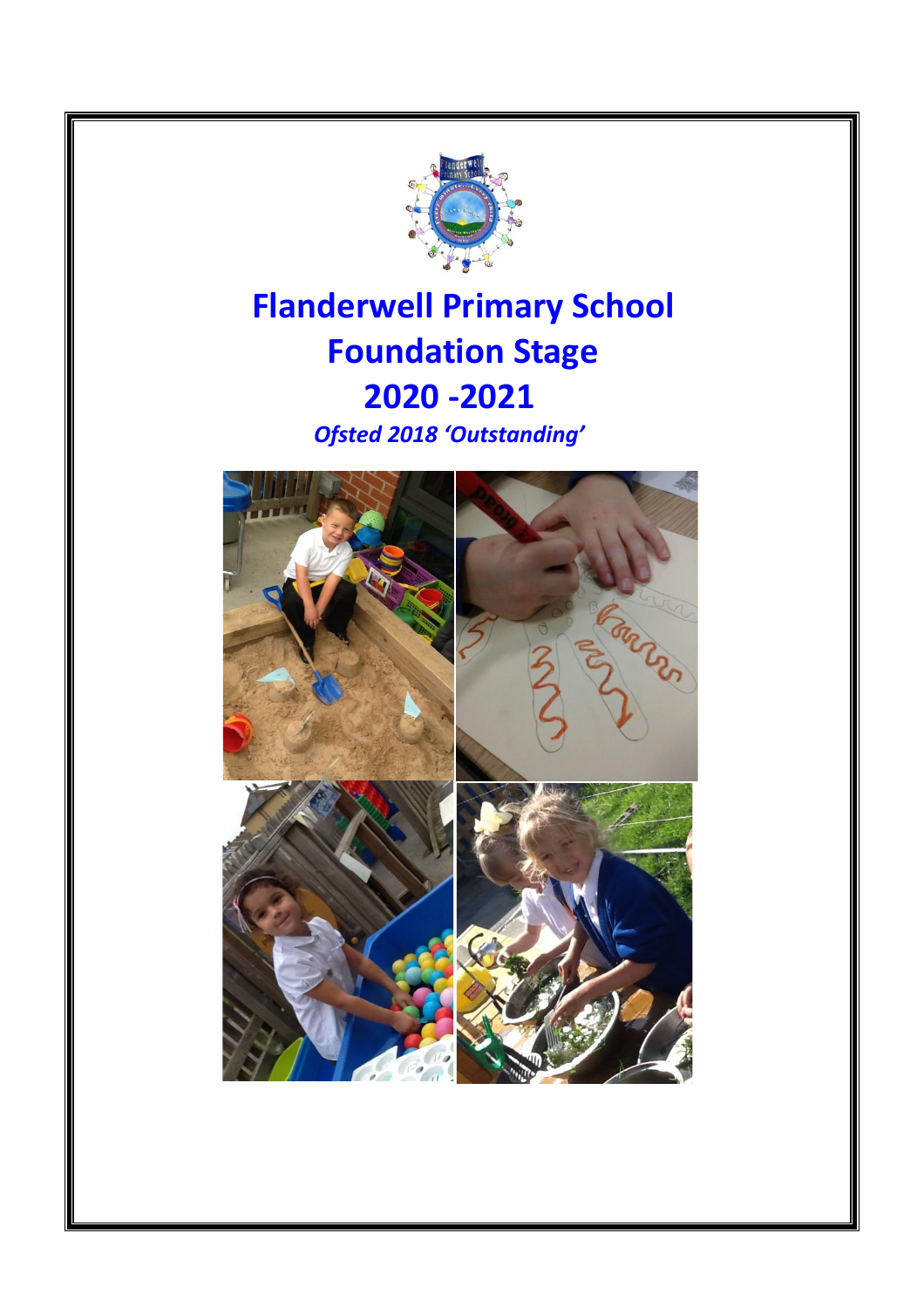# Flanderwell Primary School **Foundation Stage**

 Greenfield Court Flanderwell ROTHERHAM S66 2JF

Telephone: 01709 546771 Fax: 01709 543317

E-mail: **[flanderwell@flp.dsat.education](mailto:flanderwell@flp.dsat.education)** Website: **[www.flanderwell.co.uk](http://www.flanderwell.co.uk/)**

Head Teacher: Julie Armitage

This booklet is a general introduction to our Foundation Stage. It will provide some insight into the aims and objectives of our Early Years provision.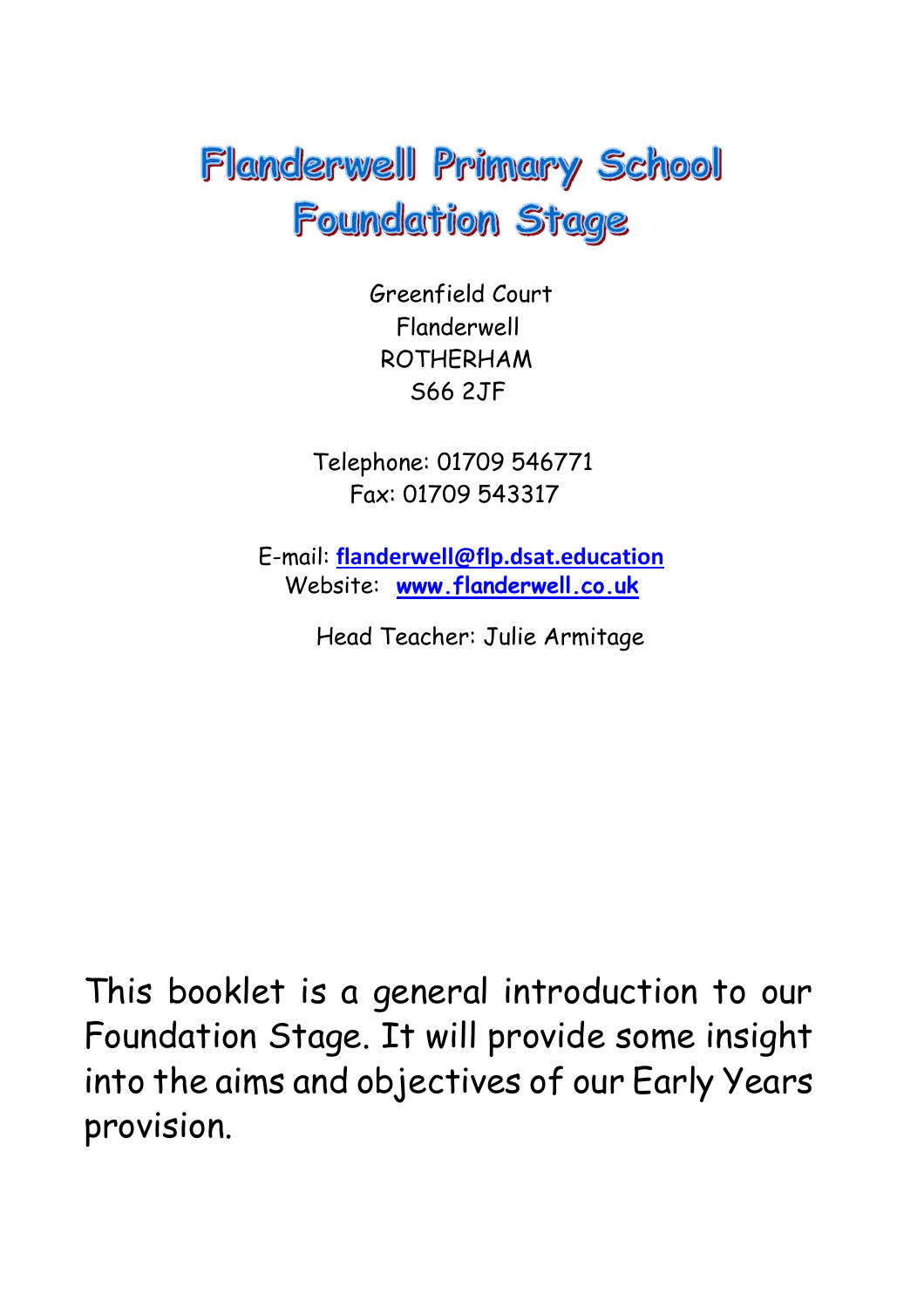Our Early Years' Foundation Stage provision consists of…

## **Pre-school**

Our pre-school provision has become an integral part of our Foundation Stage. We offer 15 hours of funded provision during afternoons, Monday to Friday, for children whose 3rd birthdays fall between September 1st and March 31<sup>st.</sup> Pre-school provides a valuable experience for children prior to them starting in Foundation Stage 1. Sessions begin in January (birthdays Sept- March) and April (birthdays January to March). If you have younger children who would be eligible to attend our pre-school, please complete an interest formavailable from our school office.

**Foundation 1** provides places for children aged 3-4. Admission for these children begins in September in the academic year of their fourth birthday, on a part-time or full-time basis (subject to eligibility).

**Foundation 2** provides places for children aged 4-5. Admission for these children begins in September, in the academic year of their fifth birthday, on a full-time basis.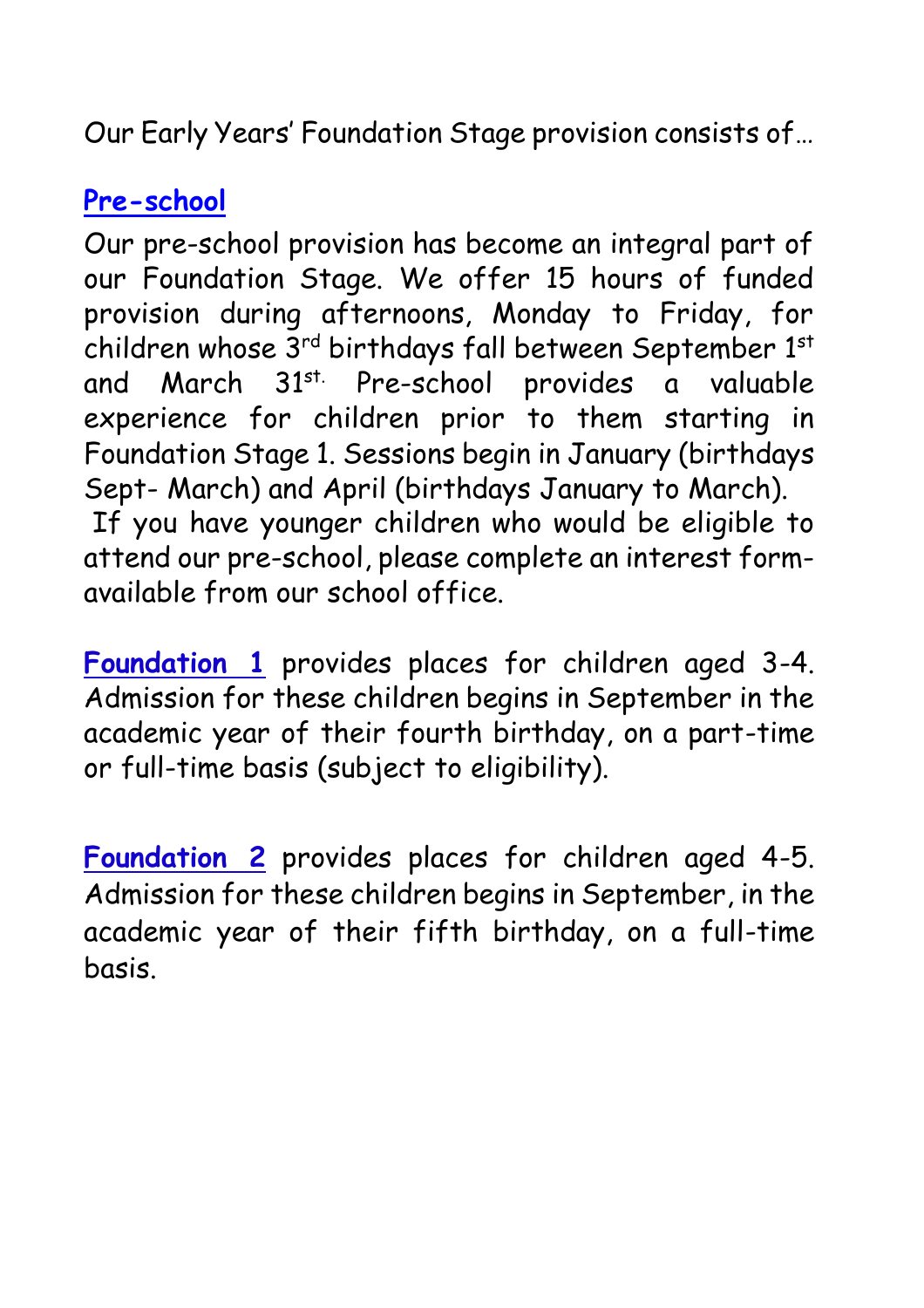## **FLANDERWELL EYFS STAFF: 2020/21**

**FS Lead/ SENDCo/ Assistant Head Teacher Mrs. T. Otter**

| <b>FS2 Teacher:</b>        |
|----------------------------|
| <b>FS2 Teacher:</b>        |
| <b>Teaching Assistant:</b> |
| <b>Teaching Assistant:</b> |

**FS1 Teacher: Miss E. Downes Teaching Assistant: Miss A. Bingham Teaching Assistant: Mrs L. Baxter Teaching Assistant: Miss L. Brunyee**

**FS2 Teacher: Miss A. Leivers Mrs N. Coleman Mrs J. Cartwright Mrs L. Cooke** 

<u>.............</u> <u>......................</u>

#### **SCHOOL OFFICE STAFF:**

**Mrs. A. Mellor (Business Manager) Miss. C. McLean (Receptionist) Mr. C. Harris (Exec. Finance Officer)**

......................

**Designated Safeguarding Lead/Learning Mentor: Mrs. K. Sheriff Deputy Safeguarding Lead: Mrs.J.Armitage**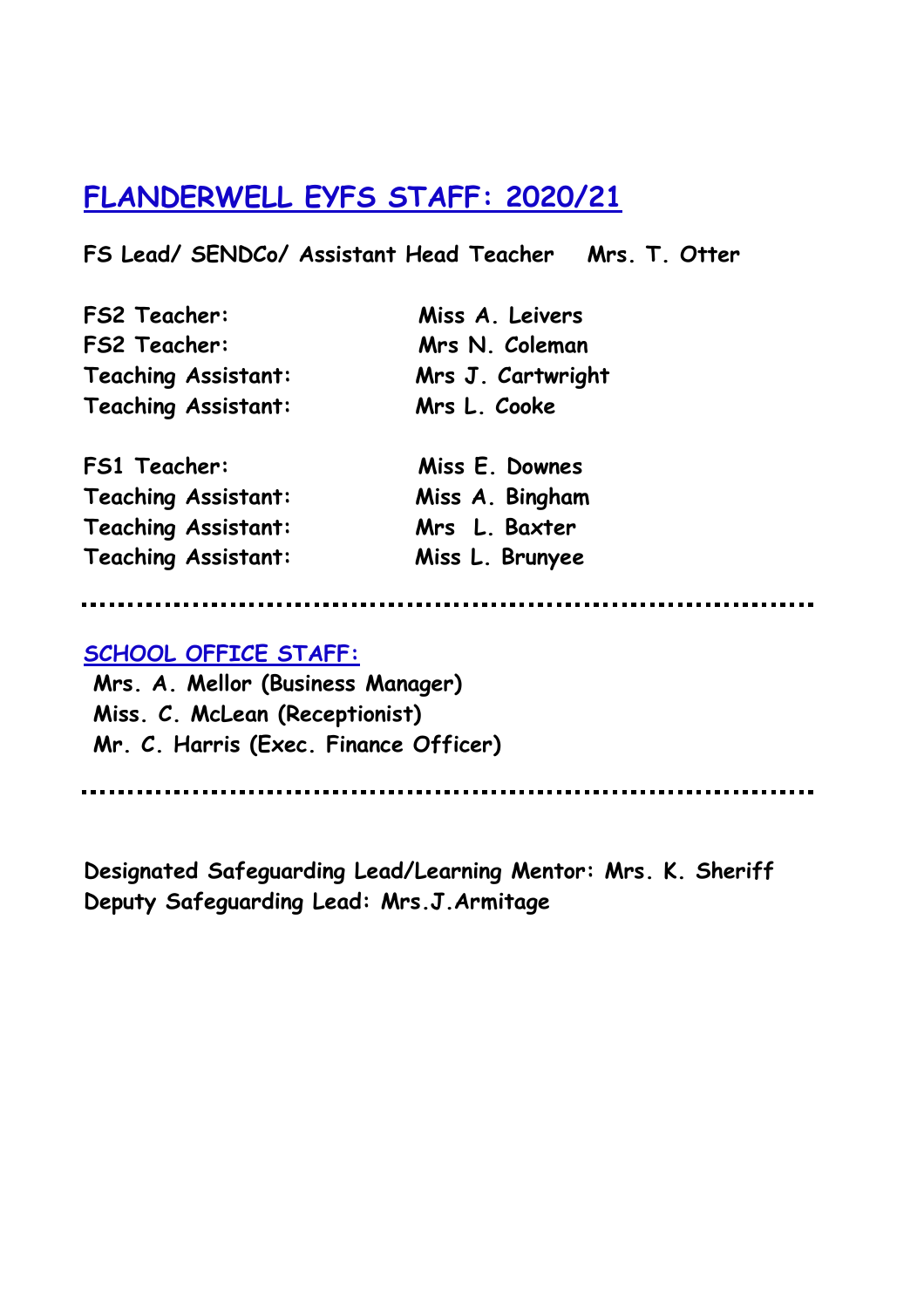## **Our Session Times**

## **Foundation 1:**

All children can attend a funded, 3-hour morning or afternoon session, Monday to Friday.

There is currently an option for eligible families to top-up the number of hours in school to 30 (6hrs per day), enabling children to attend a full day. Families who do not qualify for the full 30hrs may still opt to extend their child's day by paying for additional afternoon sessions, where available.

**Morning session only** - 8.45 a.m – 11.45 a.m **Afternoon session only** – 12.00 p.m – 3.00 p.m. **30 hours** – 8.45 a.m – 2.45 p.m. (with paid top-up option to 3.15 p.m. (£2.00 per day).

## **Foundation 2:**

Children attend on a full-time basis:

## **Start of session**

Doors open at 8.45 a.m for a morning activity/registration.

| Lunch | 11.45a.m - 12.30 p.m. |
|-------|-----------------------|
|       |                       |

End of session 3.00 p.m.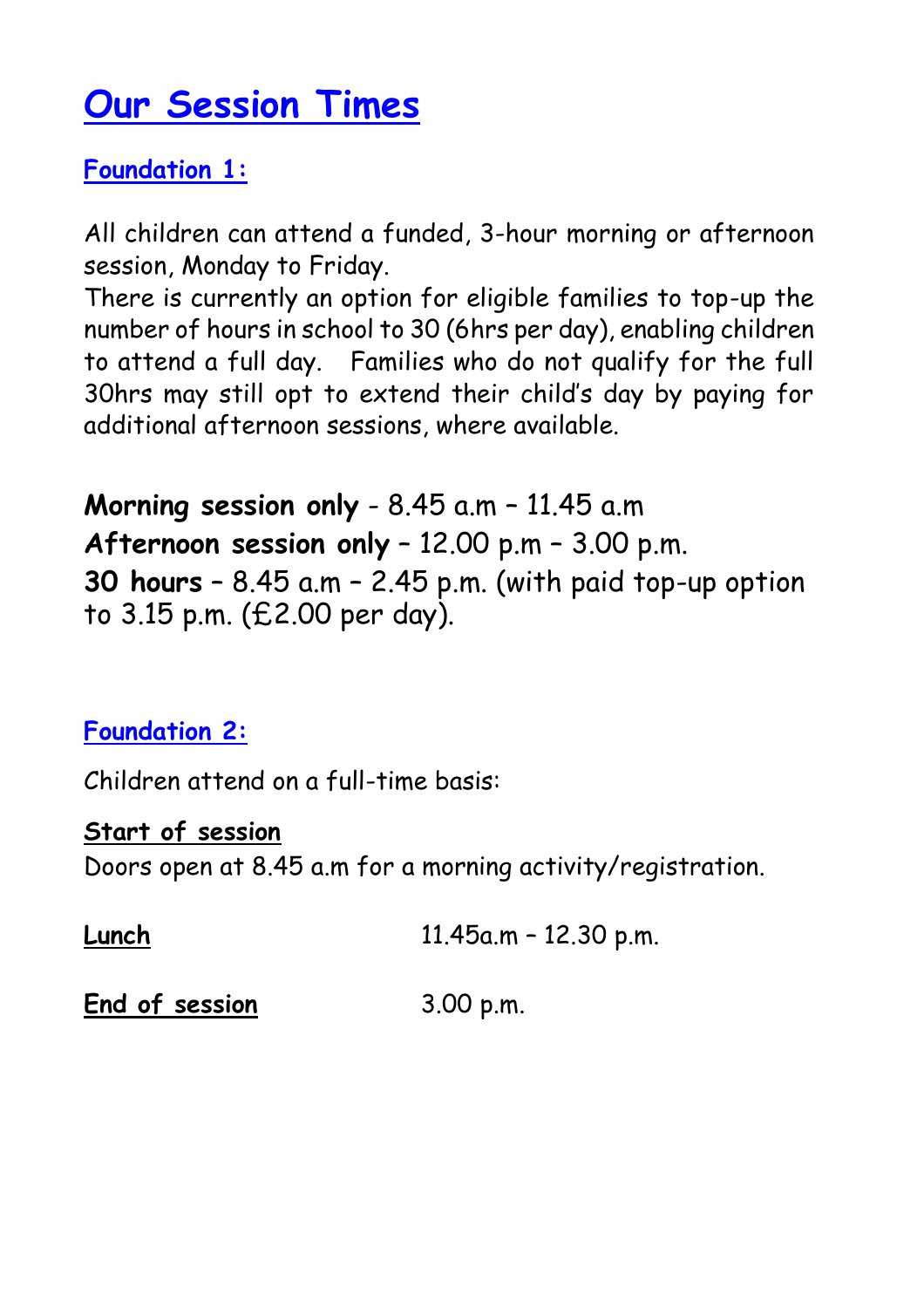# **Our Aims**

At Flanderwell Primary School, our aim is to create a happy and secure environment, where children will develop confidence and an eagerness to learn. We recognise that as parents, you are an important educator in your child's life and it is our wish to begin to create positive partnerships with families from the outset.

We aim to provide experiences for your child which are both broad and balanced and which provide for every aspect of a young child's development. We offer the full range of learning experiences, both indoors and outdoors, to meet the needs of all our children.

If you have any questions or queries about your child's education or welfare, please let us or a member of the Foundation Stage staff know. We will always do our very best to ensure any concerns are addressed promptly.

Kind regards

Mrs J Armitage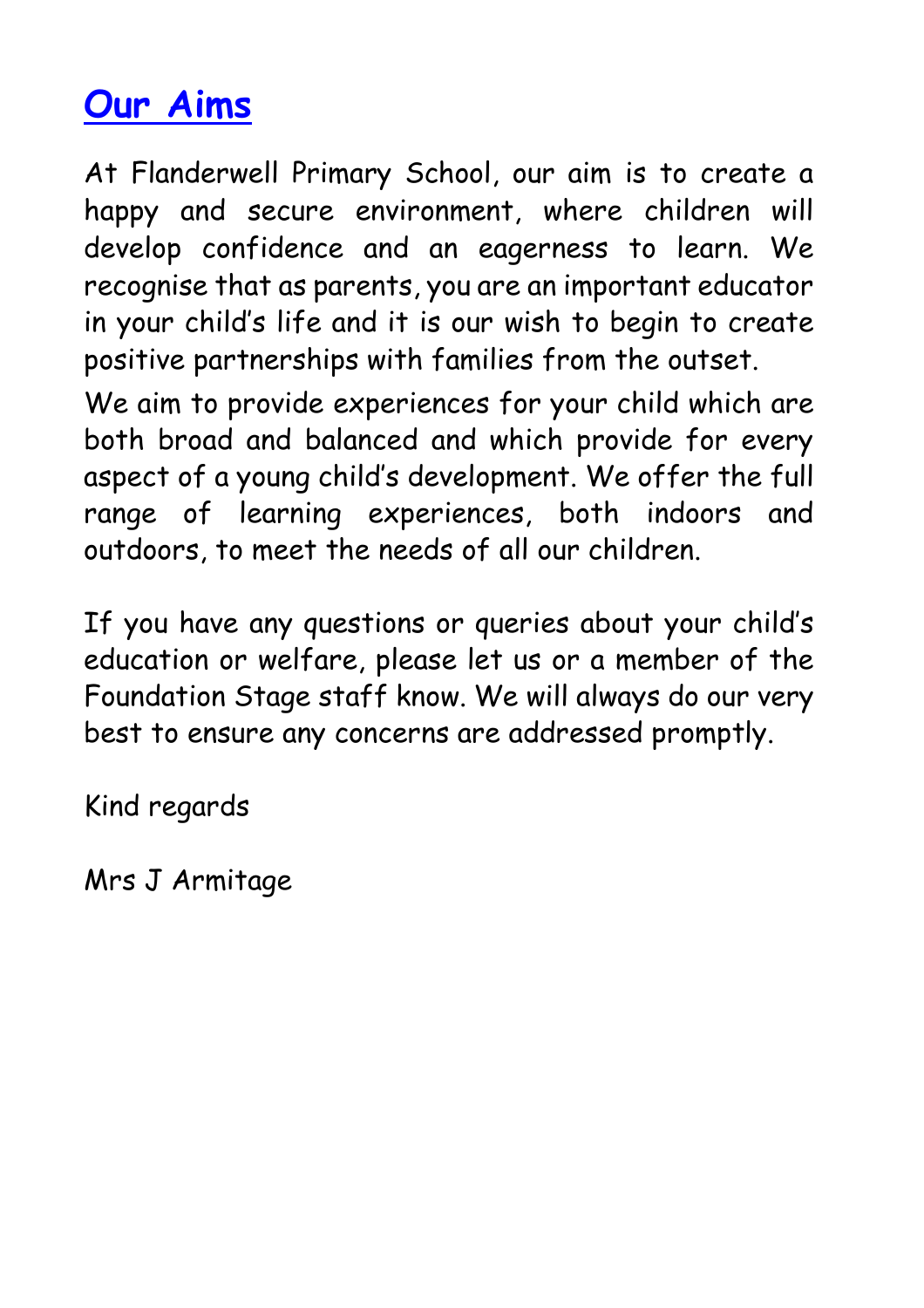# **The Early Years Foundation Stage Principles**

## **A Unique Child**

We recognise that every child is a competent learner who can be resilient, capable, confident and self-assured. We recognise that they develop in individual ways, at varying rates. Feedback from others influences children's attitudes and dispositions to learning; therefore, we use praise and encouragement, and celebrate successes and achievements, to encourage children to develop a positive attitude to learning.

## **Inclusion**

We value the diversity of individuals within the school and care is taken to assess the needs of each individual child in our setting from the age of three onwards. We treat all children at Flanderwell Primary School fairly, regardless of race, gender, religion or abilities. All children and their families are valued within our school.

In our school, we believe that all our children matter. We give our children every opportunity to achieve their best. We do this by taking account of our children's range of life experiences and interests, when planning for their learning. We understand that children learn in a variety of ways and are mindful of this when organising our continuous provision and when planning activities for group

All our staff plan together to meet the needs of boys and girls; children with special educational needs; children who are more able; children with disabilities; children from all social and cultural backgrounds; children of different ethnic groups and those from diverse linguistic backgrounds.

We set realistic and challenging expectations of all children and continually evaluate our provision. We do this by regularly updating provision and practice through observing children's individual interests and then planning for 'next steps'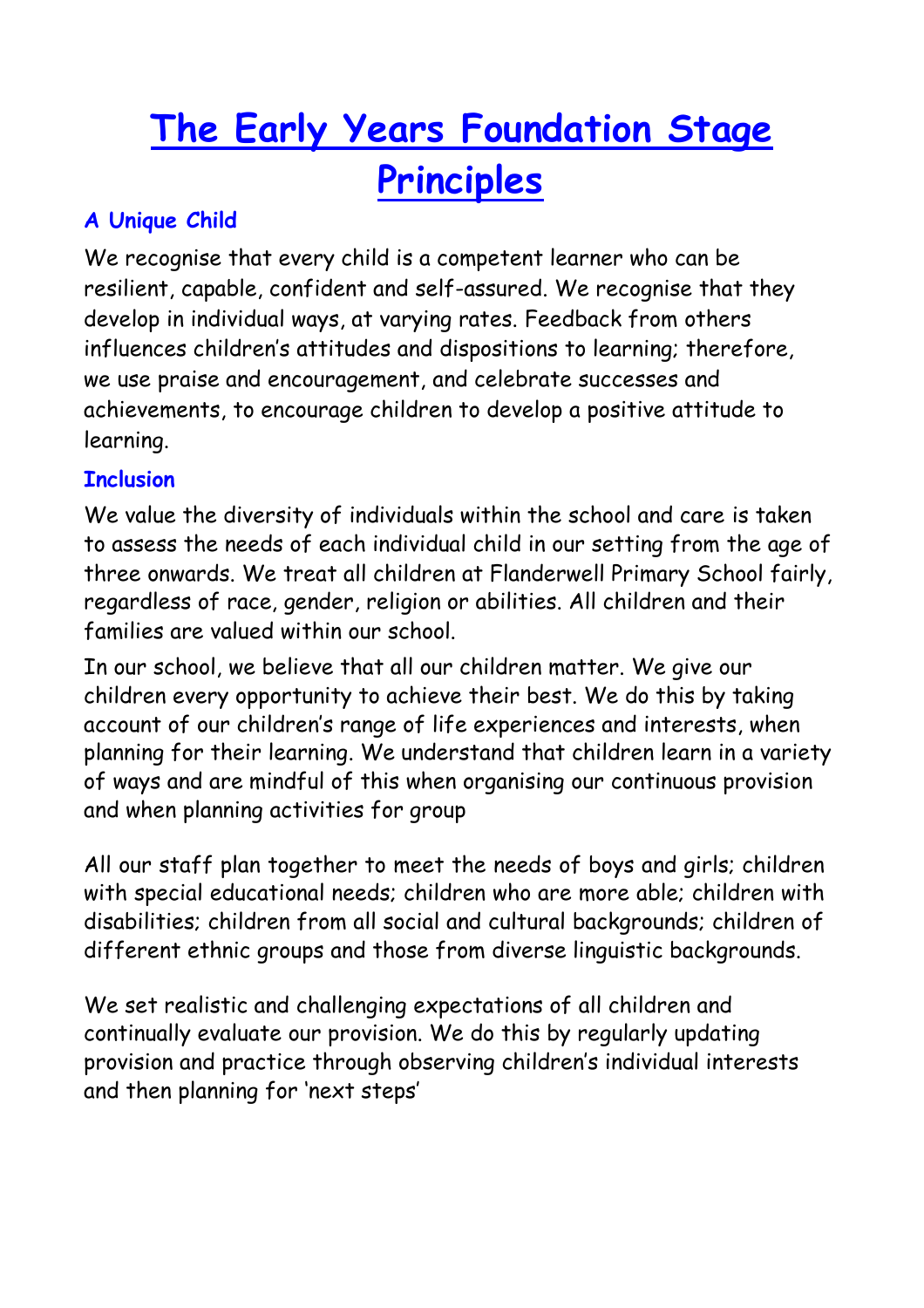Parents are encouraged to discuss any additional need(s) their child may have, on entry to the setting. A dialogue between parents is promoted, to ensure that every child's needs are met. If a child is considered to show signs of having additional needs, discussions regarding provision will take place with parents as soon as possible. Our system of Early Intervention allows us to provide age appropriate programmes of support for children based on individual need. We have links with various agencies and, when necessary, with parental permission, their involvement can be utilised to provide effective support.

### **Positive Relationships**

At Flanderwell Primary School, we recognise that children learn to be strong, confident and independent from feeling secure. We aim to develop caring, respectful, professional relationships with all our children and their families.

We recognise that as parents, you are your child's first and most enduring educators and we value being partners with you in their education by: -

Holding welcome meetings so that we can share information with you about the setting and gather information about your child's interests and needs, before s/he starts school.

Offering you and your child the opportunity to visit our Foundation Stage beforehand and meet staff and other pupils.

\*\* This is our usual practice but will need to be postponed until we learn more about the wider opening of schools. We will keep you updated through telephone, letter and email.

Operating an open door policy to allow for dialogue between yourselves and our staff.

Allowing time for you or family members to share in a 'first task' at the beginning of the session.

Communicating with you via: daily contact at the beginning of each session; a home/school reading diary; our school website – key information about Early Years and the curriculum.

Offering parent/staff consultation sessions during the year, as well as opportunities to meet as and when the need arises.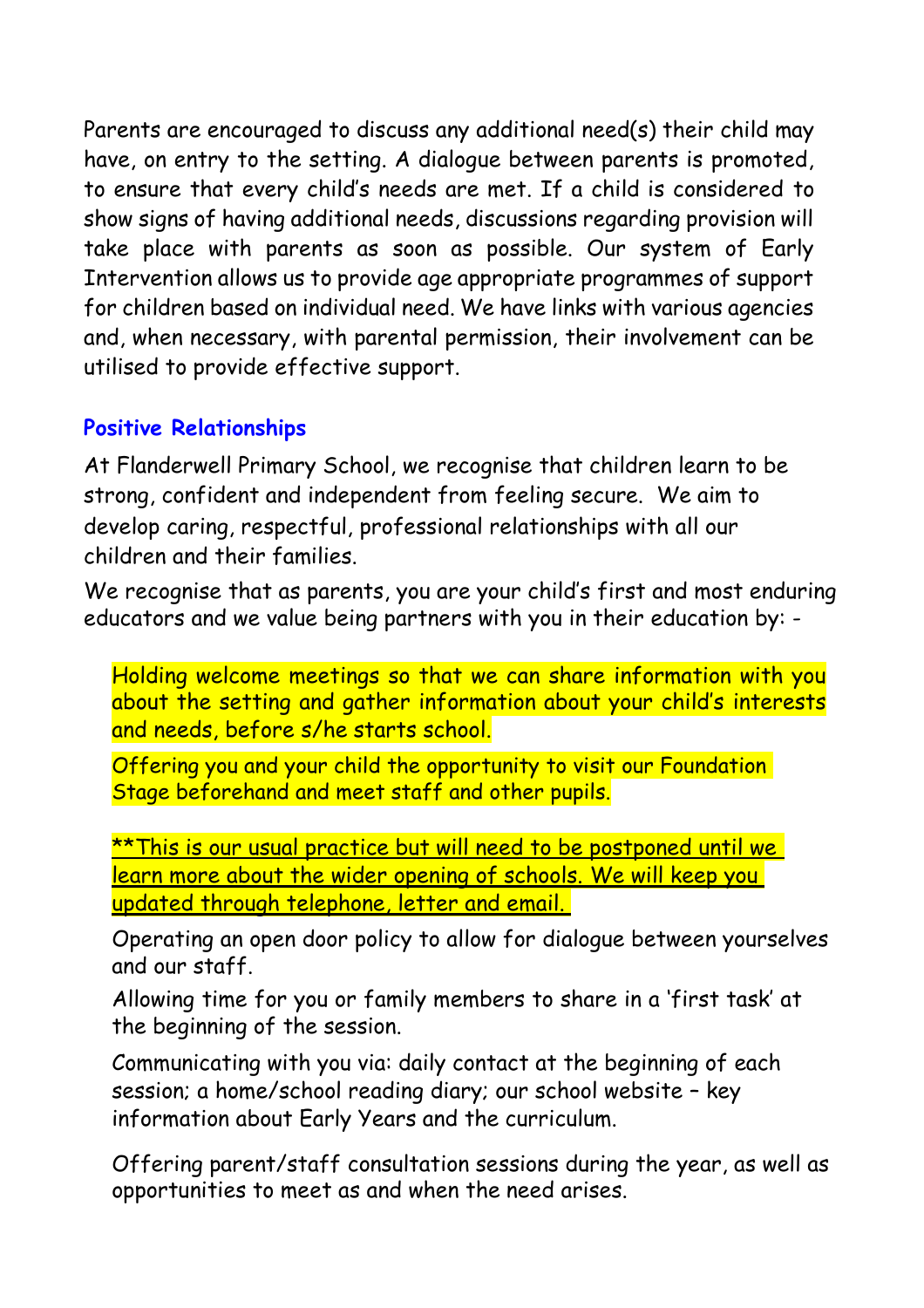Invitations to spend time in class with your child during themed weeks, or Stay and Play sessions, or being invited to Special Mention Assemblies.

Running workshops on key aspects of your child's learning e.g. Phonics. Providing a short report on your child's progress at the end of the year.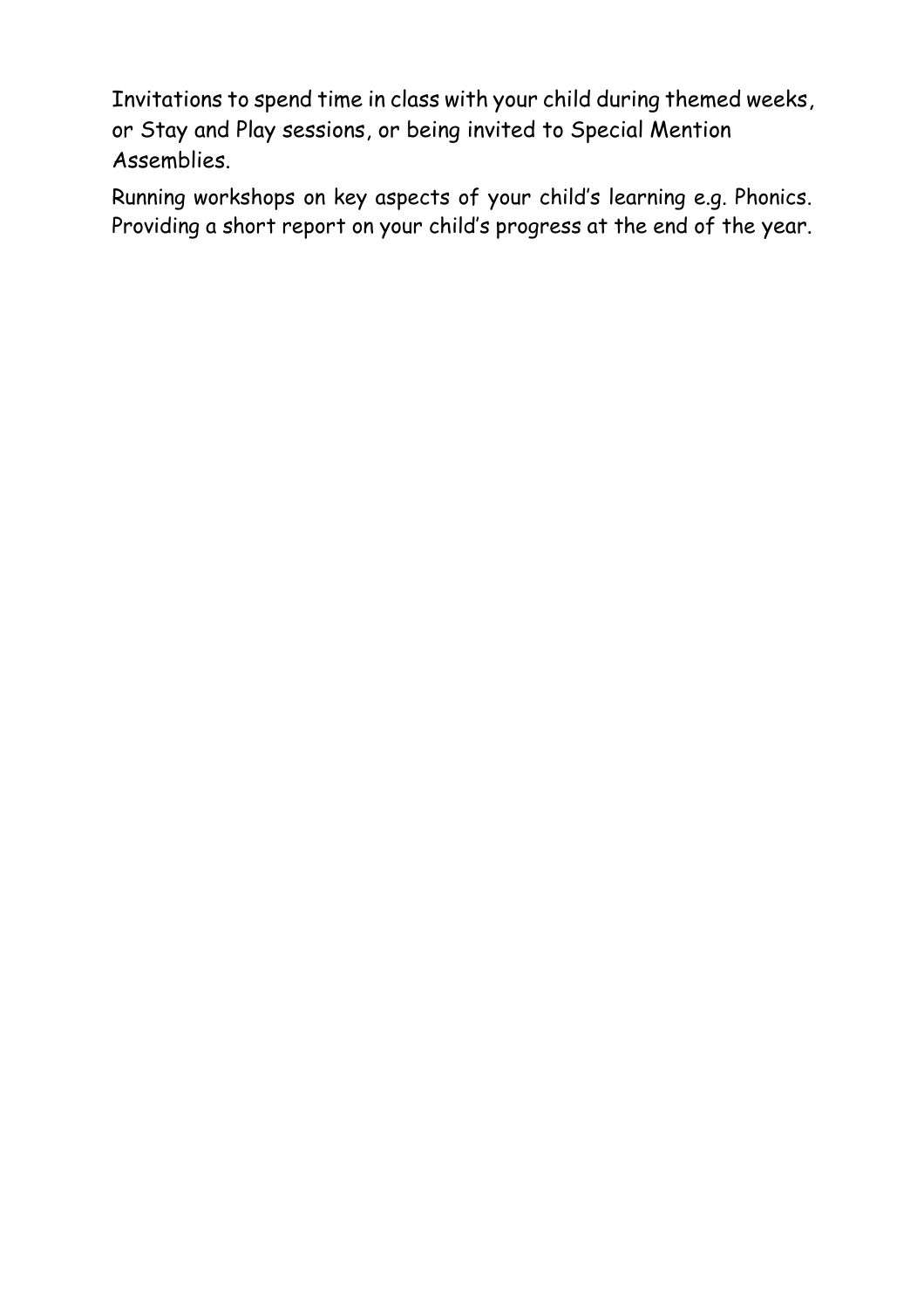All staff involved with our EYFS aim to develop good relationships with all children, interacting positively with them and taking time to listen to them.

We have links with other schools within our academy as well as our learning community and regular meetings allow us to focus on continuous improvement to our practice and provision.

## **Welfare**

It is important to us that all children in the school are safe. We aim to educate children on boundaries, rules and limits and to help them understand why they exist. We provide children with choices to help them develop this important life skill and share stories that explore everyday situations. We understand that children should be allowed to take risks and that they need to be taught how to recognise and avoid hazards. During the year, we invite members of the community into school to share good safety practices. Part of this programme will always include visits from the fire and road safety services.

## **Enabling Environments**

At Flanderwell Primary School, we place high value on our learning environments and the Foundation Stage classrooms are no exception. We believe the environment plays a key role in supporting and extending children's development and we acknowledge the potential for learning in every activity and situation that arises. Our aim is to provide a secure and stimulating environment in which children flourish and learn to make sense of the real world. We value every child and encourage them to become active learners through activities that provide first hand experiences through play and discussion. Children are encouraged to interact with others, to move about and explore a wide variety of learning situations, in an enabling environment.

**Our aim is to ensure that a child's first point of education is as positive an experience as possible and we will always do our very best to support parents and children in this process**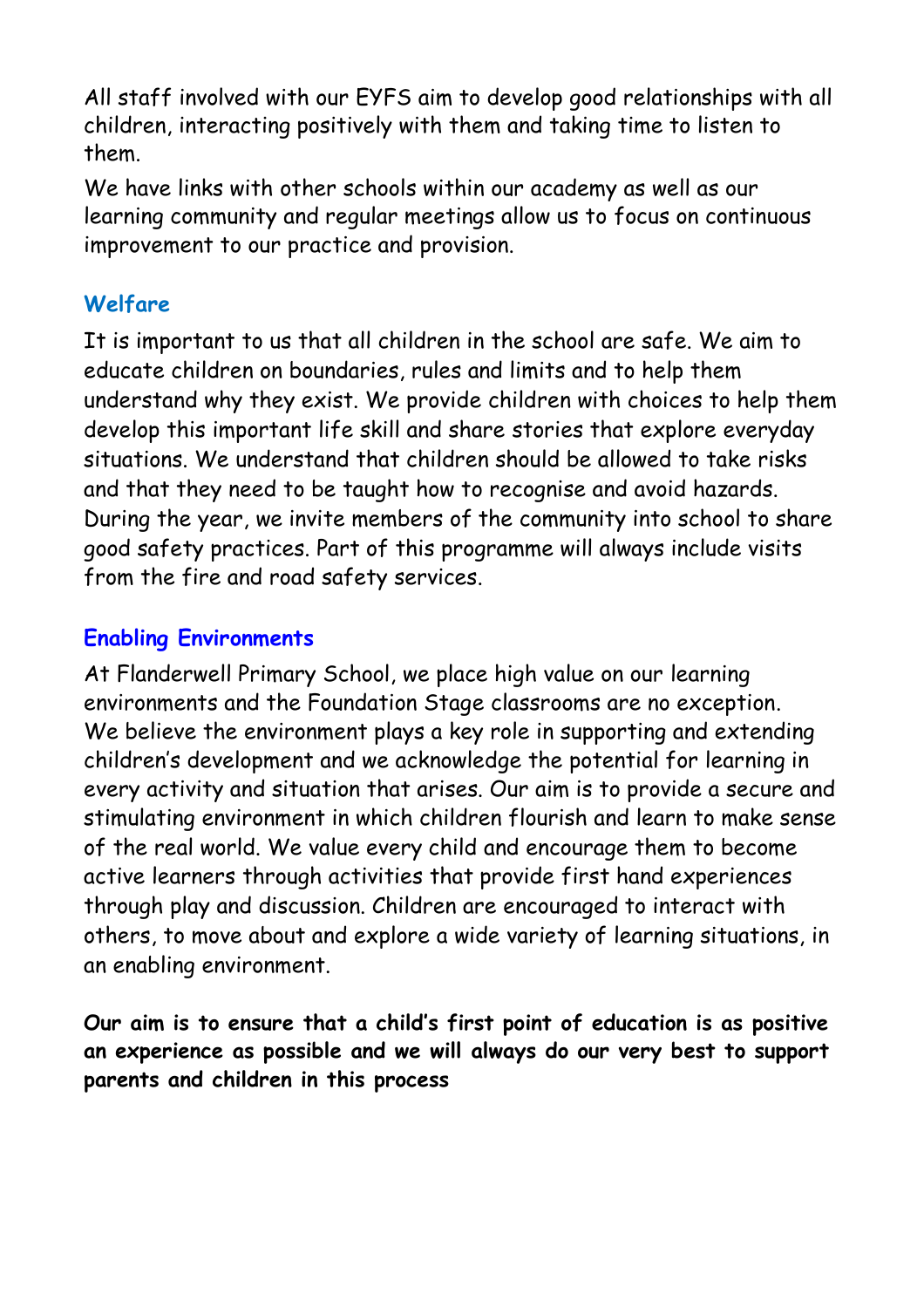It is important to us that children experience success, have fun and enjoy themselves whilst learning. All the staff in our setting work as a team, to provide age and stage related focused learning opportunities to challenge and motivate the children, enabling success.

This allows the children to explore and learn securely and safely and reflects theme and interest as well as celebrating children's work and achievements.

The Foundation Stage has its own outdoor learning space that is freely accessed throughout the day. Children access both indoor and outdoor learning spaces during session times, incorporating both planned and free choice learning. This enables exploration, problem solving and active learning whilst encouraging physical development. It is also great fun!



### **Learning and Development**

When children join our setting, our conversations with them and observations of their play allow us to discover their interests, abilities and talents. It is through observation and interaction that we are able to plan for 'next steps' in learning and development and ensure that children make progress whilst in our care.

Seven areas of learning and development shape educational provision in early years' settings. All areas of learning and development are important and inter-connected; none has greater importance over another.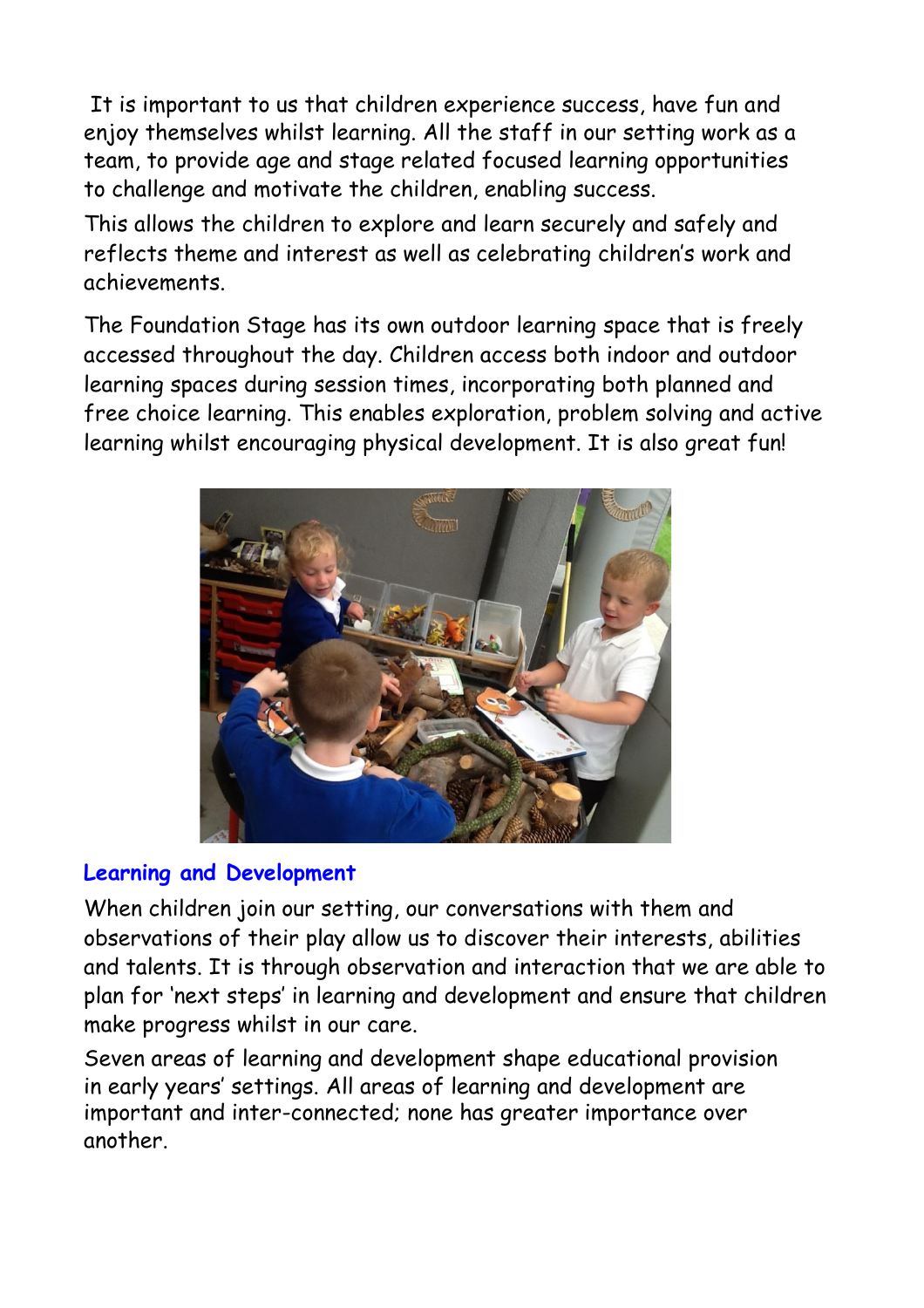The Curriculum The key to the successful Early Years' curriculum is LEARNING THROUGH PLAY

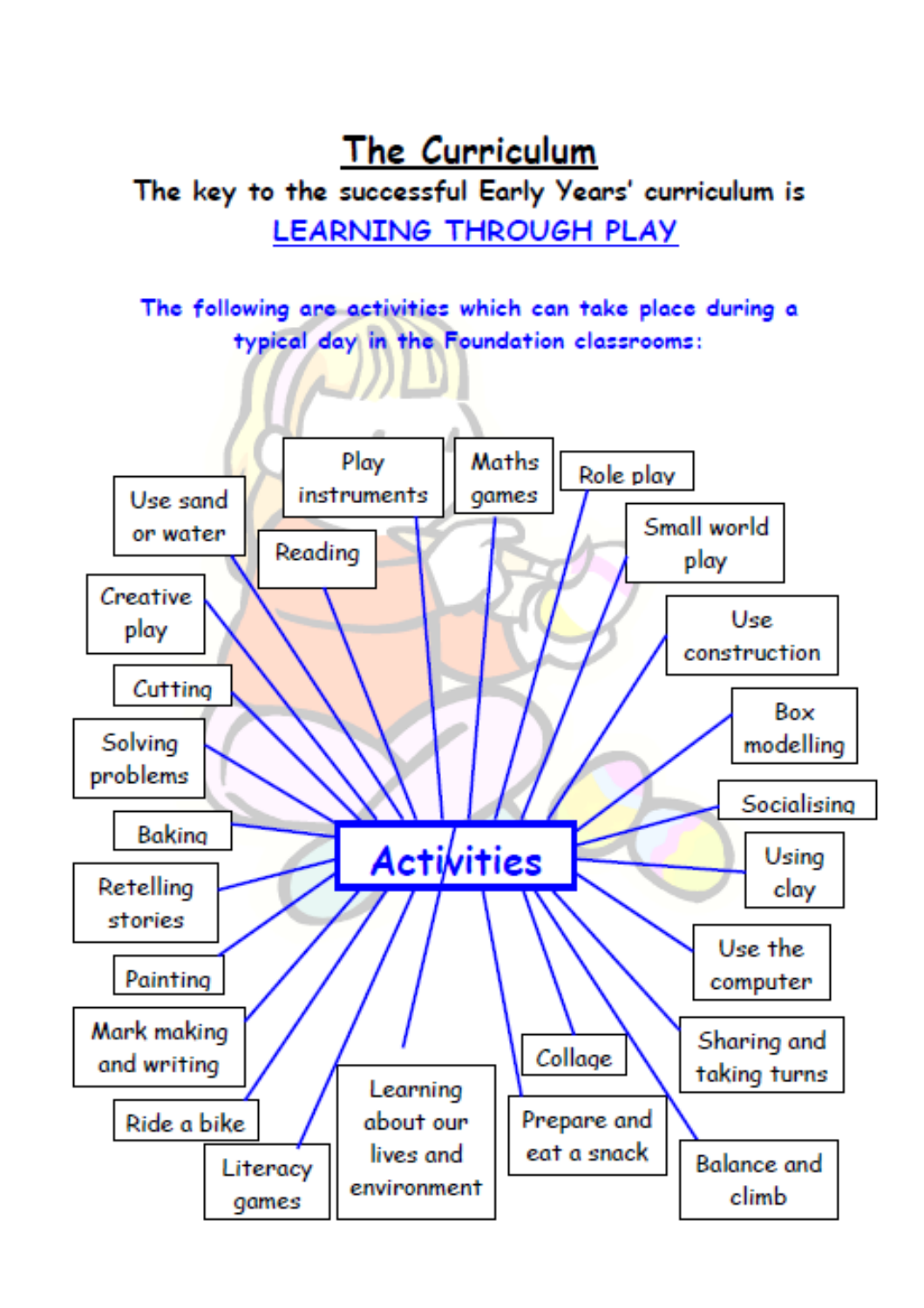All adults in our setting encourage children to be totally involved in their activities; prompting discussion, reasoning and explanation.

We promote learning through the continuous provision planned in our classrooms. We value both self-initiated play and focused learning opportunities. The provision of a wide range of inviting, quality resources aims to promote social skills, build confidence and mathematical and literacy concepts, develop imagination, creativity, and physical ability. In addition to adult-led activities, children are given time and space to make sense of the world; nurturing their problem solving abilities, independence, confidence whilst fostering enthusiasm and energy for learning.

In addition to school-based provision, we arrange class visits within the locality, to, and from other places of interest. These will often link to the topic theme covered during that term.

Foundation visit to Yorkshire Wildlife Park in the Spring term.





Road Safety Officers visit Foundation in the Summer term.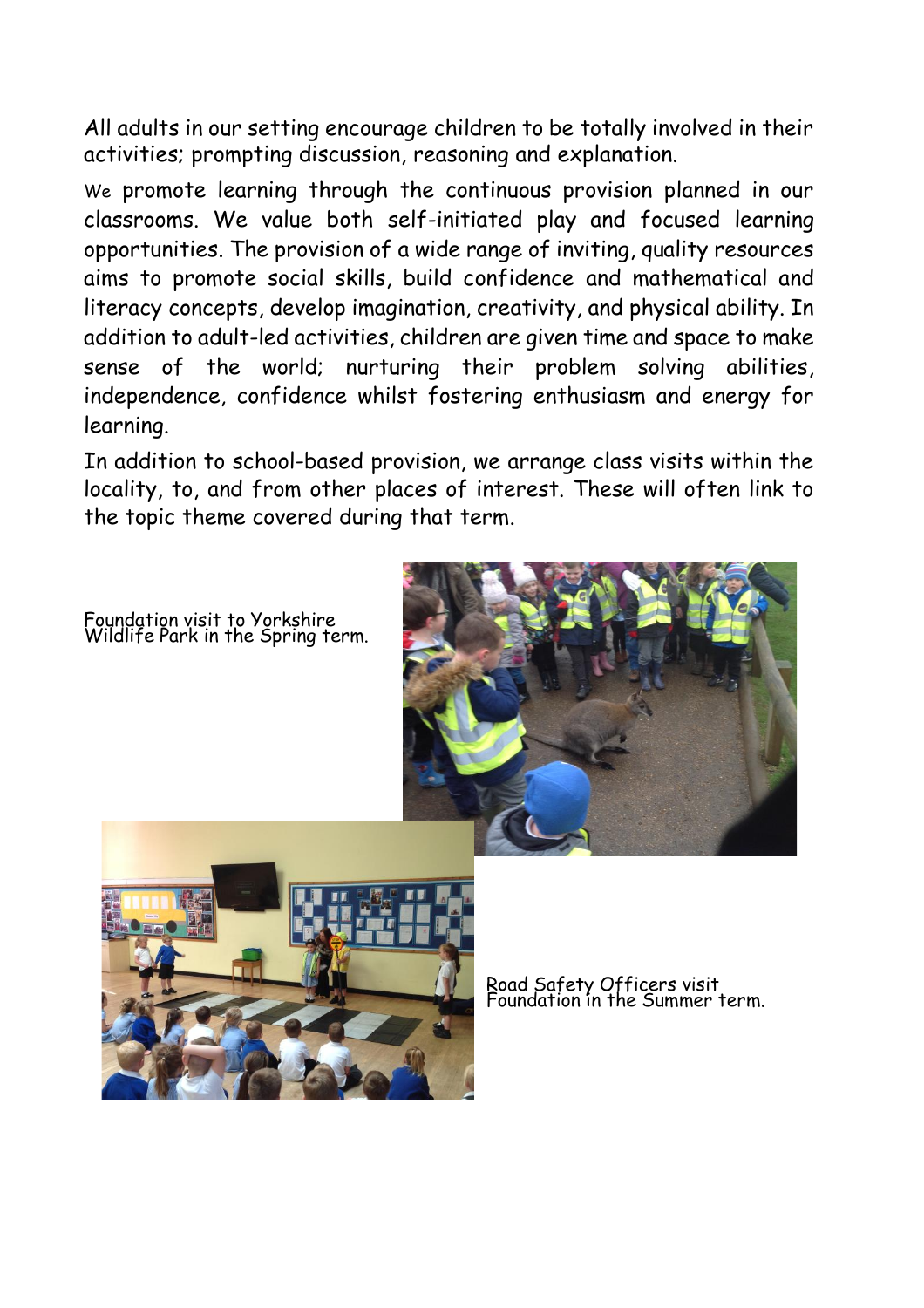## PRIME AREAS

Three areas are particularly crucial for igniting children's curiosity and enthusiasm for learning and for building their capacity to learn, form relationships and thrive. These are **Prime Areas.** 

## **PERSONAL SOCIAL AND EMOTIONAL DEVELOPMENT**– Making Relationships/Self Confidence and Self-Awareness/Self-regulation of Feelings and Behaviour.

At Flanderwell, we pride ourselves on fostering and developing strong relationships between Home, School, Community and Places of Worship, in order to make links stronger for the good of the community as a whole. Children are encouraged to share, take turns and co-operate with others. They are encouraged to be independent and make choices for themselves. Additionally, they are encouraged to be sensitive to the needs of others and to respect other cultures and beliefs. Children are enabled to become confident and develop a positive self-image.

## **PHYSICAL DEVELOPMENT**– Moving and Handling/Health and Self Care

Children are given opportunities to move to music, use equipment, develop and practise their fine and gross motor skills. They develop an increasing understanding of how the body works and what is needed for it to be healthy. Resources in both indoor and outdoor areas enable development in this area of the curriculum.

## **COMMUNICATION and LANGUAGE -** Listening and Attention/ Speaking/Understanding.

This covers all aspects of language development and provides the foundation for literacy skills. Children's developing competence in speaking and listening is the focus. We aim to extend and enrich children's vocabulary through the sharing of books and rhymes; role-play activity and group/individual discussions. Children are encouraged to share their own experiences through opportunities to speak and act out events, which take place in imaginative play and by talking about their own ideas. They are encouraged to take part in class activities such as working with puppets, participating in music sessions, reciting rhymes and singing songs. Children regularly speak about their achievements and the things they value.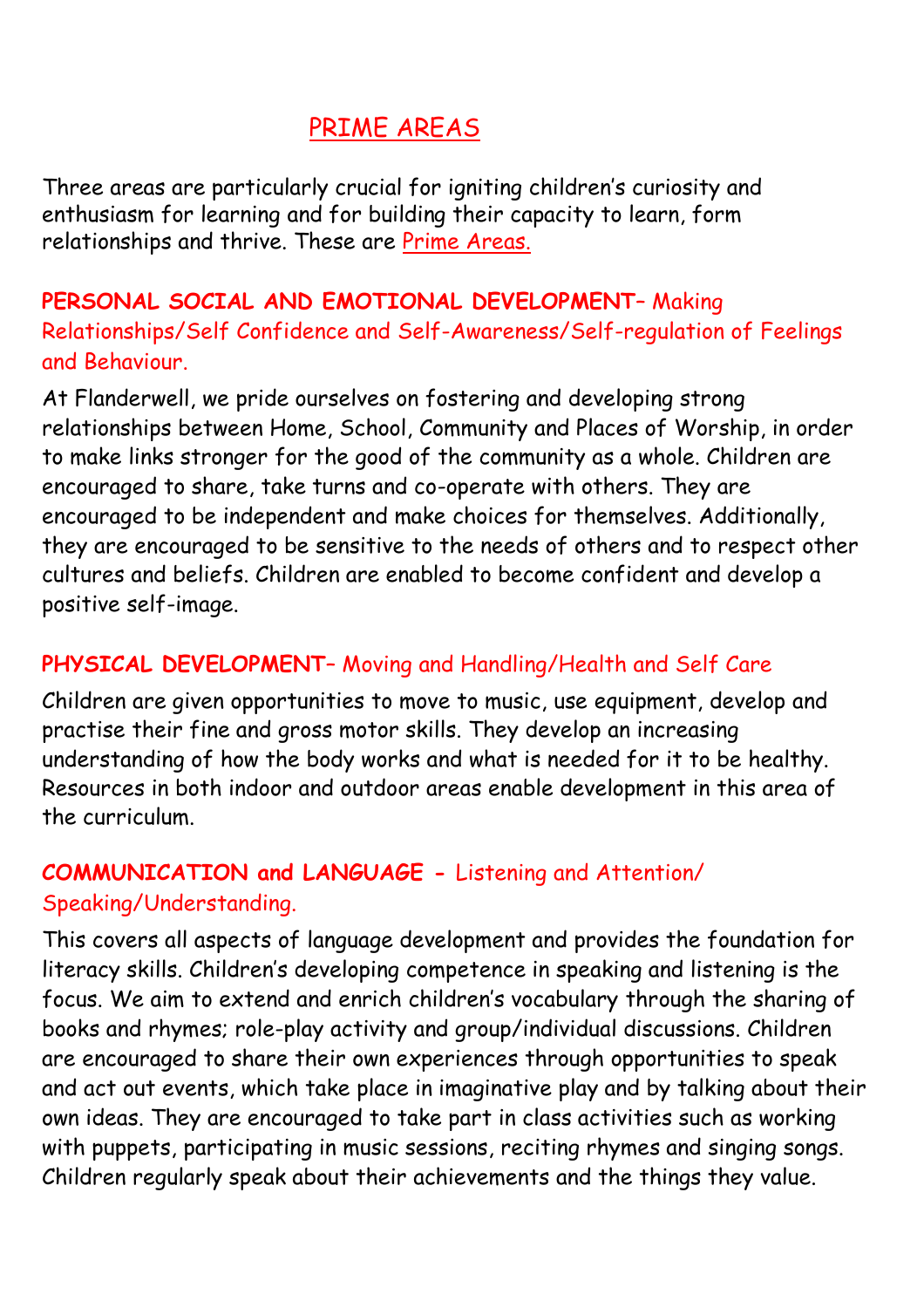## **SPECIFIC AREAS**

### **In addition to the prime areas, there are four Specific Areas.**

### **LITERACY– Reading, comprehension and writing.**

We have a variety of resources for the children to use to help them develop early literacy skills. Children are encouraged to independently mark-make both indoors and outdoors but will also take part in teacher-led activities. These activities include whole class shared reading, phonics sessions and small group reading and writing. Pre-writing work encourages correct pencil control, left/right orientation and letter formation. Children have the opportunity to develop their writing skills in accordance with their age, ability and competence.

We encourage children to treat books and other resources with respect and they are given many opportunities to listen to stories as well as contribute to 'imaginative story building,' on a regular basis.

Family members are invited into the setting to read stories to children and to join in during singing sessions.

### **MATHEMATICS– Numbers, patterns and shape, space and measures**

We aim for children to achieve mathematical understanding and a firm foundation for numeracy through practical activities and using and understanding language in the development of simple mathematical ideas. Pre-number work is covered through nursery rhymes and fun number activities. Children are given the opportunity to learn about number, shape, space, position, pattern and measurement. Towards the end of the Foundation stage children start learning to tell the time and are given opportunities to learn about money and make simple calculations.

## **UNDERSTANDING THE WORLD– People and Communities/The World/Technology.**

All children are given opportunities to solve problems, investigate, make decisions and experiment. They will learn about living things; different environments; the world around them and the people who are important in their lives. Children are also given opportunities to develop computing skills and to work with and use a range of modern technology.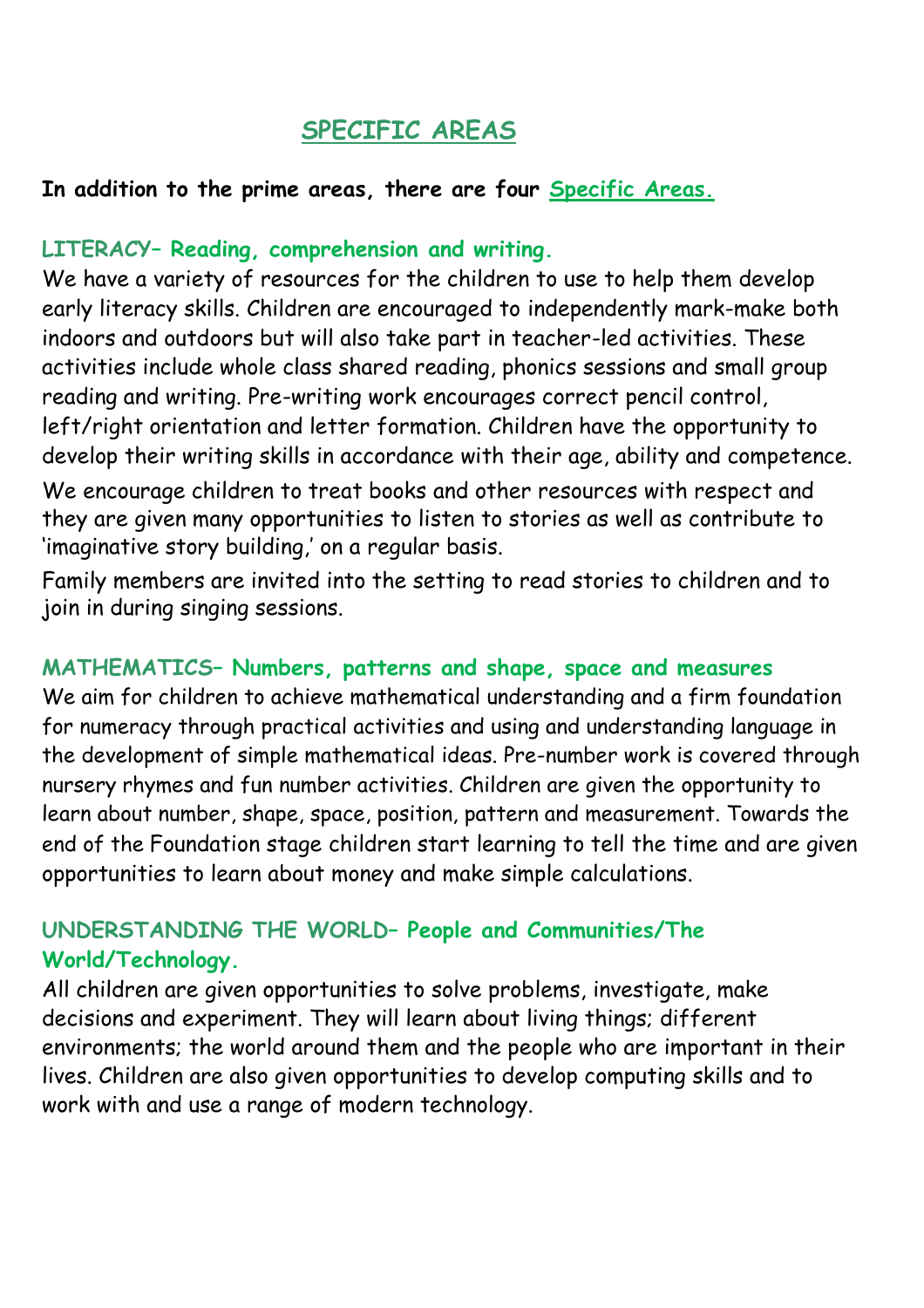## **EXPRESSIVE ARTS and DESIGN– Exploring and Using Media and materials / imagination**

We provide opportunities for all children to explore and share their thoughts, ideas and feelings through art and design technology; music and drama; movement and dance and imaginative play activities. Children are given opportunities to create paintings, drawings, collages, models and use basic musical instruments. We value the creative process and provide opportunities for the practising of skills. Children will learn a range of songs and rhymes and be encouraged to perform associated actions. They will be taught how to mix paint and will experiment with colour mixing.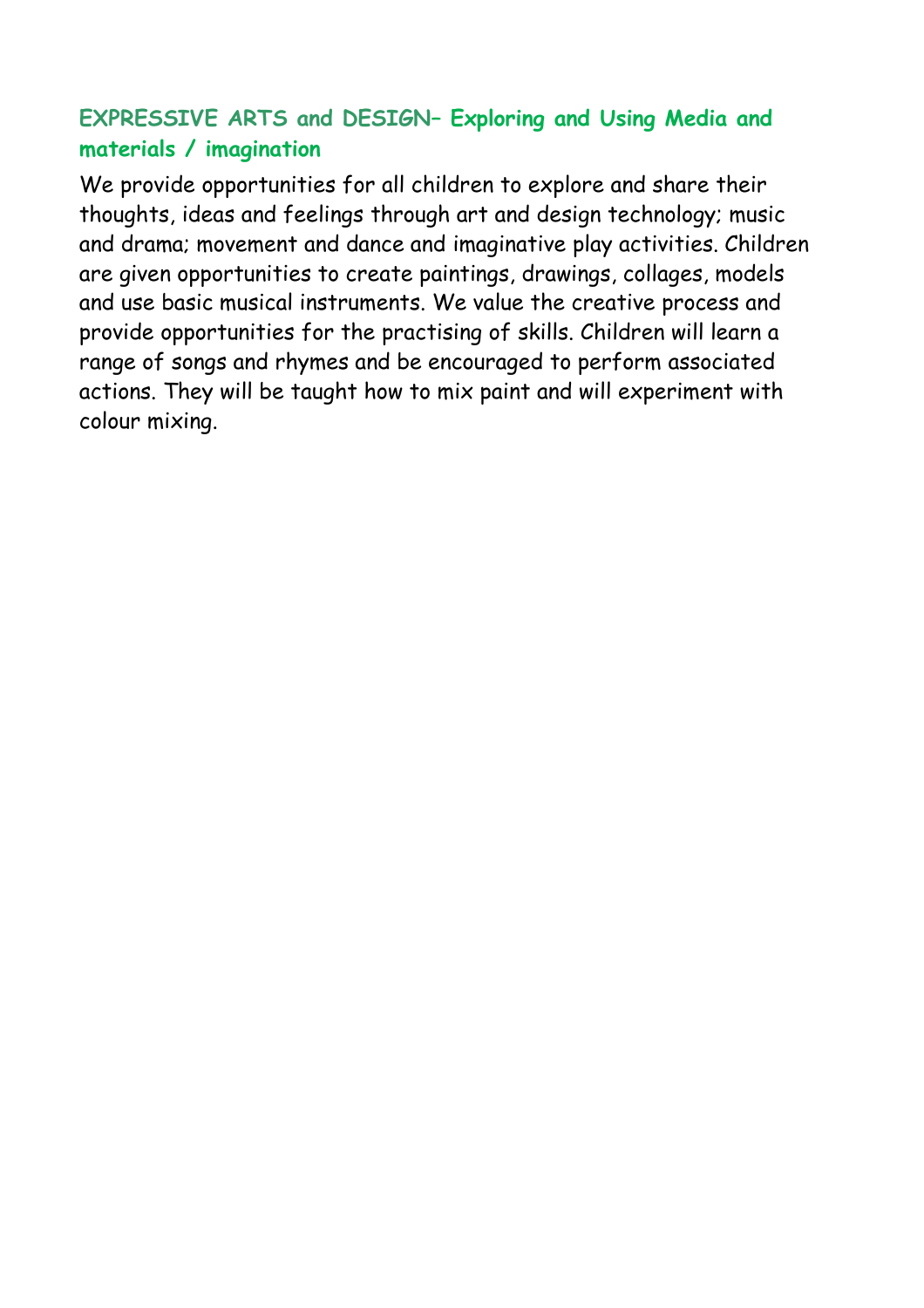# **Home/School Partnership**

 As a parent/carer, we value you as the primary educator of your child. We view your role as essential to the development of your child. There will be ongoing opportunities for you to share your child's current interests, which enables child centred learning. You can also support your child by talking about and participating in their learning experiences at home and within the local environment. Throughout the year, we invite parents to curriculum workshops, to discuss how children learn and how we can support them.

#### **Welcome Job**

At the beginning of each session, we encourage parents/carers to come into school and support their children as they practise skills, such as writing their name, sharing a book or carrying out a maths activity.

#### **Talk time**

We encourage children to talk about their families and home experiences and value the contributions children make during class 'talk time.'

Each week, we will have a show and tell session, when children speak about their experiences or show something of significance to the rest of the class.

#### **Reading Books**

Children will bring home a reading book and a reading diary within the first weeks of attending Foundation. The reading diary is an important way for parents/carers and staff to comment upon their child's reading activity. Reading bags should be brought to school daily with all reading books and resources present. Children will be encouraged to take home books from the selection boxes in class; we aim to foster a lifelong love of books. When children have acquired a range of phonic skills to allow them to build words, they will begin to access a tailored range of reading books.

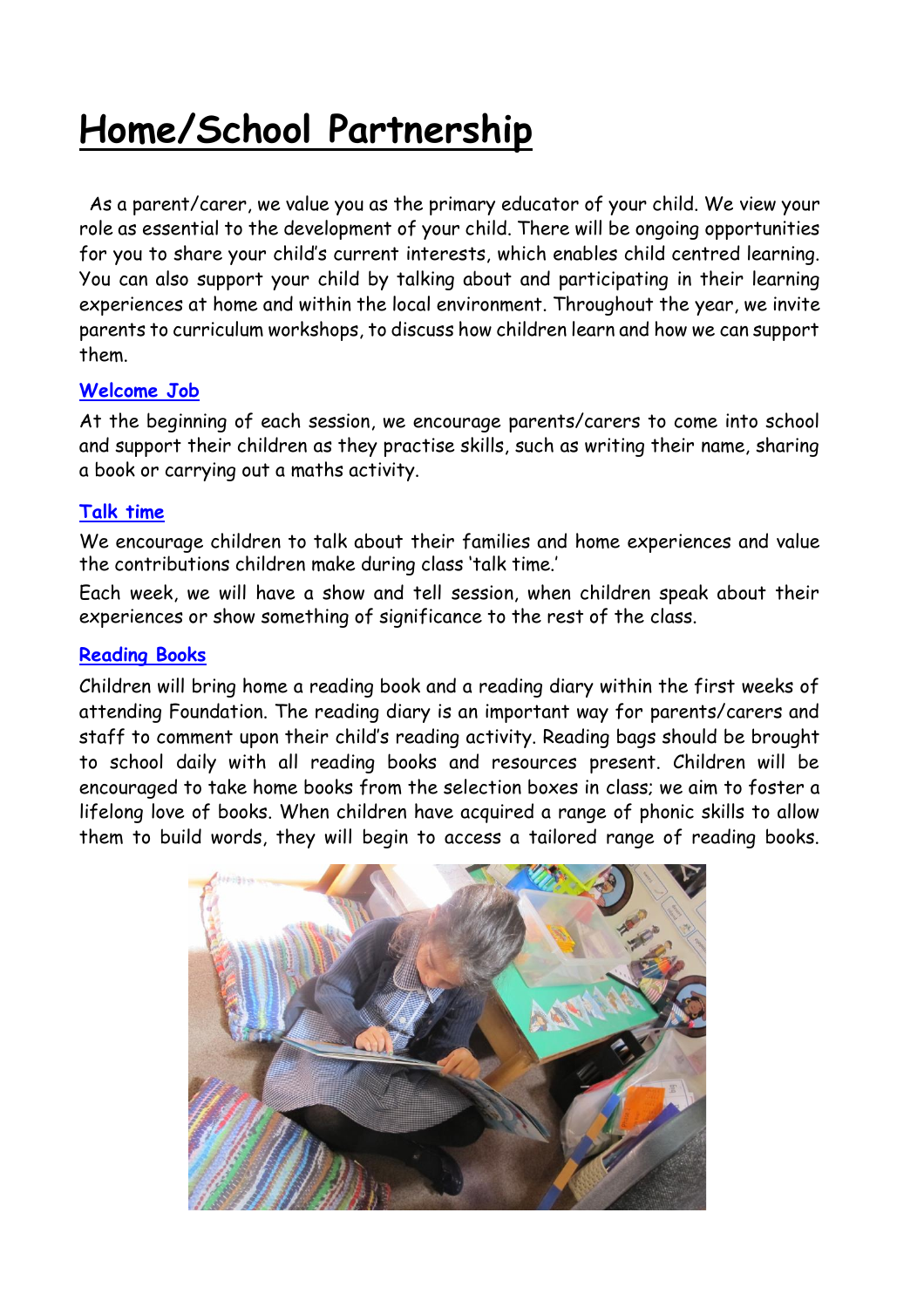#### **Keeping in touch**

- Staff are always available in the classroom, or on the doors at the start and end of sessions.
- Cloakroom notice boards display a range of information regarding the class topic for each half term as well as regular activity updates and class news.
- The school website [www.flanderwell.co.uk](http://www.flanderwell.co.uk/) provides a source for whole school news. Please speak to a member of staff if you have any queries regarding the information displayed. School policies are also available upon request.
- If you would like to speak with either Alison Adair (Executive Head) or Julie Armitage (Head of School), please either drop into the school admin office or contact school by telephone or email. Both are in school every day and will either speak with you when you call in or contact you as soon as possible to arrange a convenient meeting time.

#### **Parents' Evenings**

We will invite you to meetings to discuss your child's progress on set dates during the school year. If you would like the opportunity to discuss any issues as they arise, please speak to a member of the Foundation team, who will be happy to help.

**By working together, we can make your child feel secure and confident to learn and respond to challenges in a happy, caring environment.**

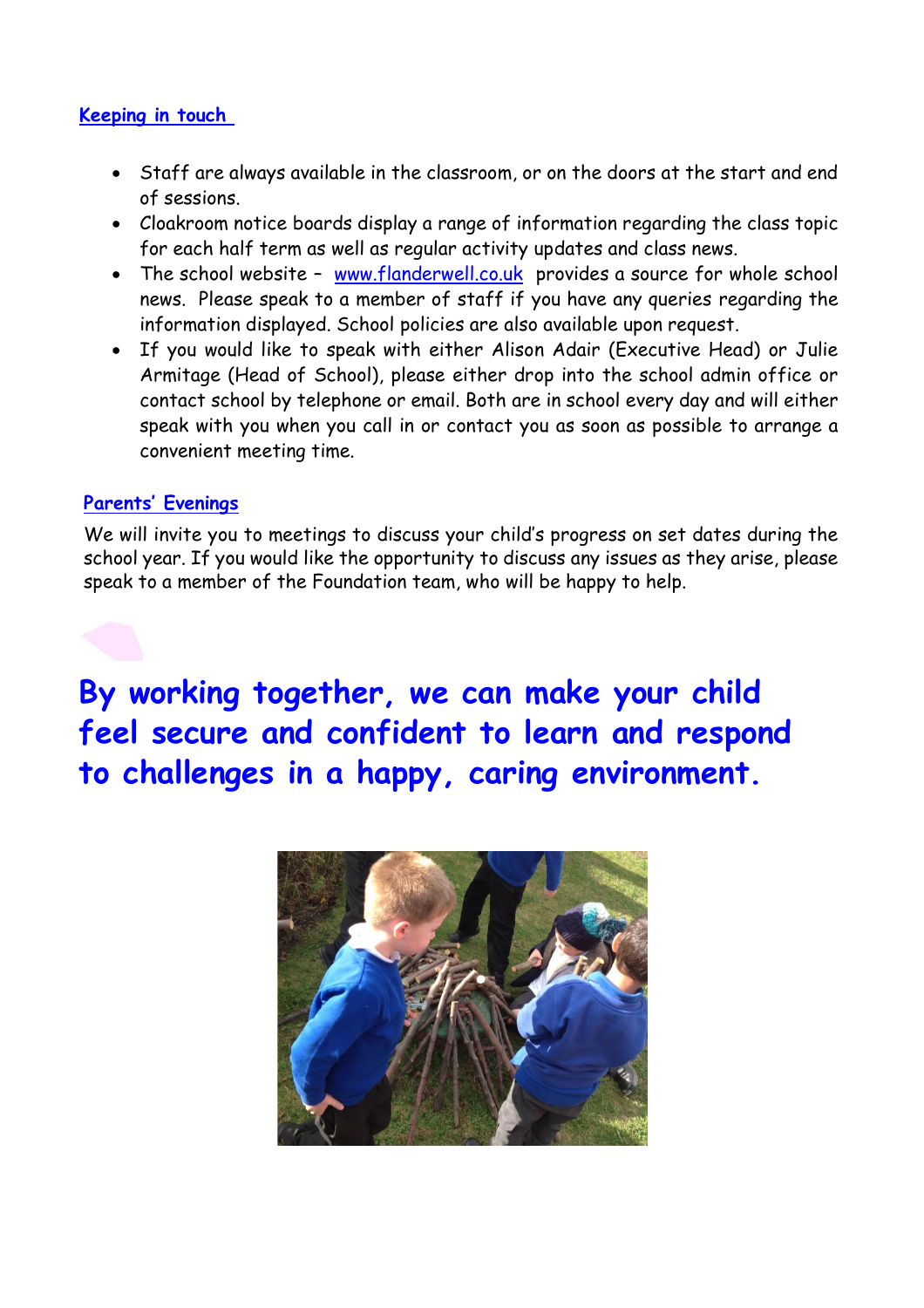## **General Information**

## **Safety and Security**

All children attending Foundation must be brought and collected by a responsible adult known to the staff. Please let us know in advance if someone different will collect your child. If you are unavoidably delayed, please inform us by telephone, as soon as possible, so we can reassure your child.

We will ask you to provide the names of any adults likely to collect your child, before their starting date.

## **Uniform**

**FOUNDATION STAGE AND KEY STAGE 1 (Infants)**

- *Royal blue jumper/cardigan/sweatshirt.*
- *White polo-shirt*
- *Black or grey trousers/skirt/pinafore.*
- *Black shoes (not trainers).*

*Option of blue checked dress or black or grey shorts in the warmer months.*

\*A pair of comfortable shorts and a t-shirt for indoor P.E.

#### **Purchasing school uniform.**

Many local outlets sell items of uniform in our school colours. We have communicated with the following companies and we are happy to recommend them as the suppliers of uniform items inclusive of the school logo.

#### **A – Print**

**Website: [www.aprint.co.uk](http://www.aprint.co.uk/)**

**Email: [aprint@btconnect.com](mailto:aprint@btconnect.com)**

**Tel: 01709 709977**

**Orders can be made online or by telephone.**

As our pupils spend a considerable amount of time outdoors, please ensure that your child's clothing is appropriate for the weather, e.g. a warm,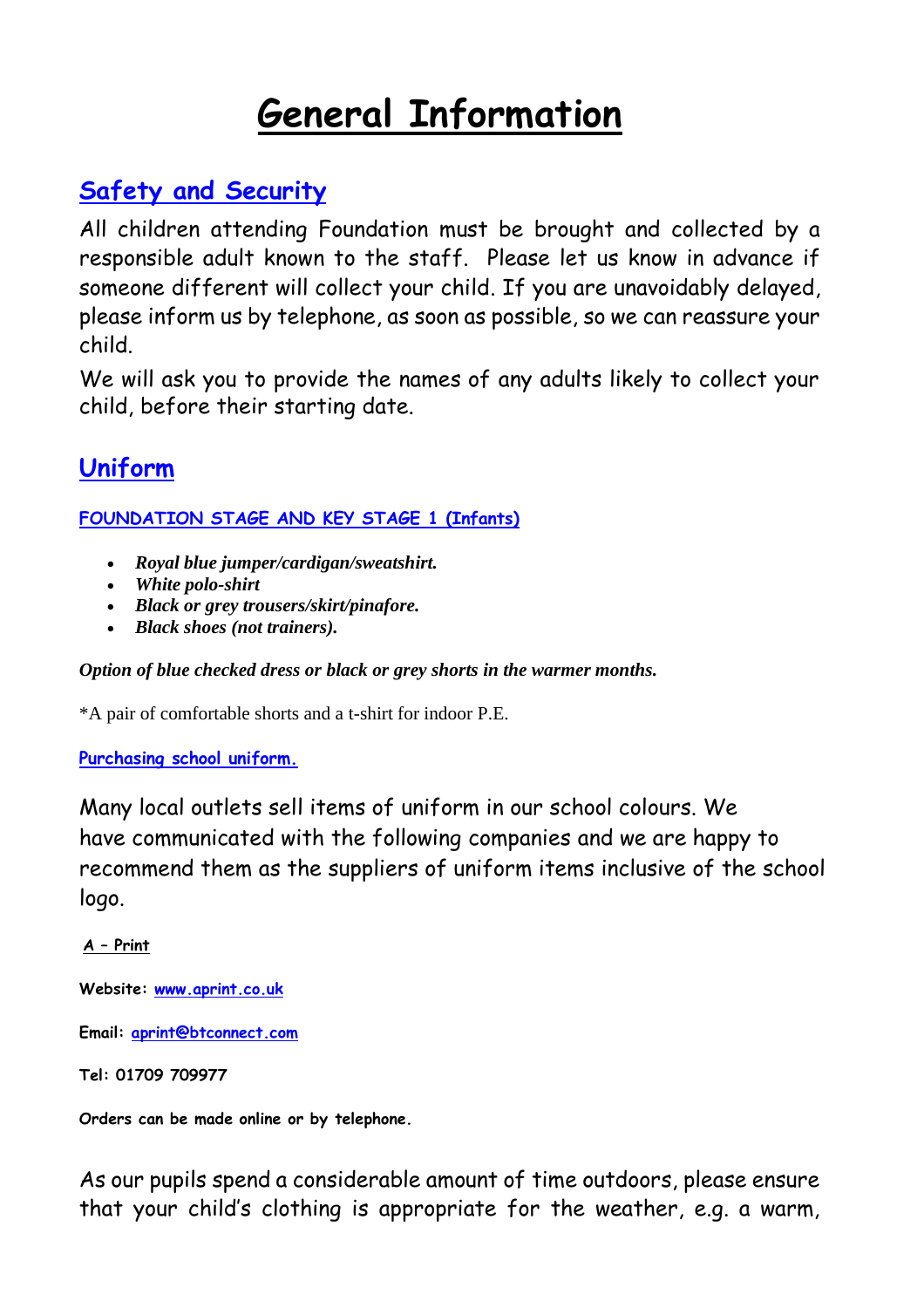waterproof coat, hat and gloves in winter and something to cover the head, bare arms and shoulders, on hot days.

### *Please ensure that your child's name is written inside their clothing, or suitably labelled. This way we can quickly track down any misplaced items.*

## **Jewellery**

We discourage any jewellery at school as children take part in many physical activities and we would not wish them to sustain injuries related to these items. We also want to reduce the chance of precious items being lost whilst your child is at school.

## **Snack time**

Every child below the age of five is entitled to free milk. A snack of fruit or vegetables is provided daily until the age of seven. Fresh water is always available throughout the day and children are encouraged to be independent in accessing this when needed.

We may occasionally introduce a range of different foods for children to sample, especially during times when we celebrate and learn from different religions or when we want to introduce a skill, such as spreading and cutting. In instances where children have allergies, we will take every precaution to ensure that a food is either avoided or introduced in a controlled manner. We will always consult parents if we are unsure and will adopt an inclusive approach as far as we are able. **Nuts are avoided in school and we kindly ask that parents do not include them in packed lunches.**

## **Absence, Illness and Injury**

Should your child become ill whilst at school, a member of staff will inform you by telephone. If your child has a minor accident (e.g. grazed knee) during the school day, we will inform you of the nature of the injury sustained and any treatment given, when you arrive to collect your child. We sincerely hope that none of our children sustain any serious accidents while they are at school and we take every care to ensure that they remain safe. However, it is inevitable that while they learn to take risks and extend their physical skills, the occasional graze and bump will occur for some children. We will always contact you and the emergency services in the event of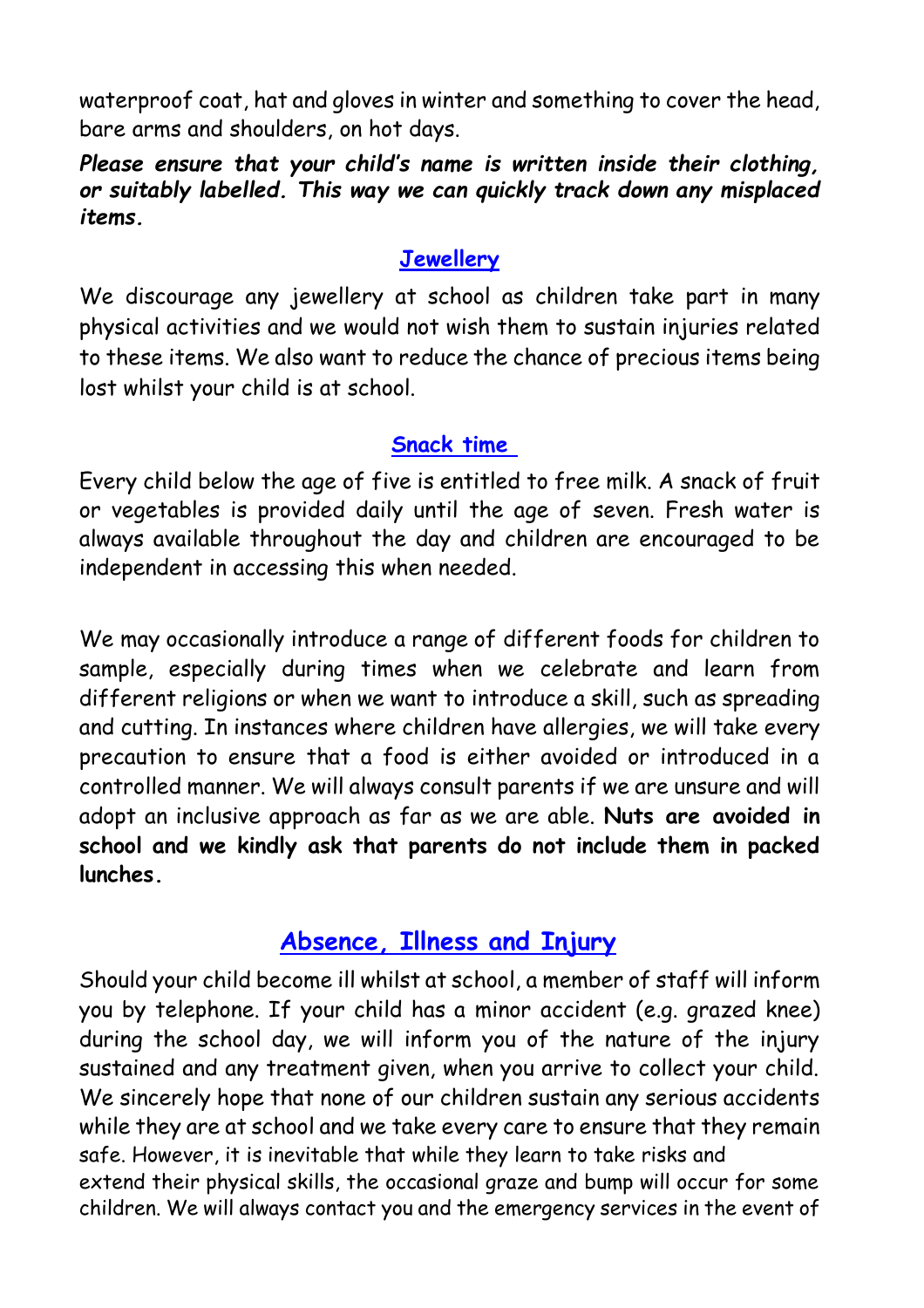a serious injury or reaction.

#### **Please ensure school has an up-to-date record of contact numbers in the event of an emergency.**

If your child has, or develops a medical condition, such as asthma or any allergies, **please ensure this is indicated on the admission form and staff are notified of any changes,** to ensure your child receives appropriate care.

If your child requires medication, you should speak to a member of staff, who will share with you the school's medication policy and arrange for administering your child's medicine if we are able.

It is sometimes necessary for a care plan to be put in place if a child has a more serious or unusual medical condition/allergy. We will let you know if this is likely to be the case.

If your child has diarrhoea or sickness **unrelated** to a change in diet/eating habit, he/she should not return to school, until fully clear of symptoms for at least 48 hours. For situations where children have been sick due to a bad cough, during the night, for example, absence need not occur, unless your child is feeling particularly unwell.

We ask you to use your judgment in this case and make the best decision.

During their early years, it is common for children to contract certain childhood infections/viruses. Though these are generally nothing to worry about for most children, it is important that we are informed of these, so that we can take precautions for certain vulnerable groups – e.g. pregnant ladies (chickenpox/measles).

We are very keen to ensure children achieve full weekly attendance in school. Our pastoral leader – Mrs. Sheriff, monitors each child's attendance on a weekly basis and full attendance during the week will be celebrated in an assembly.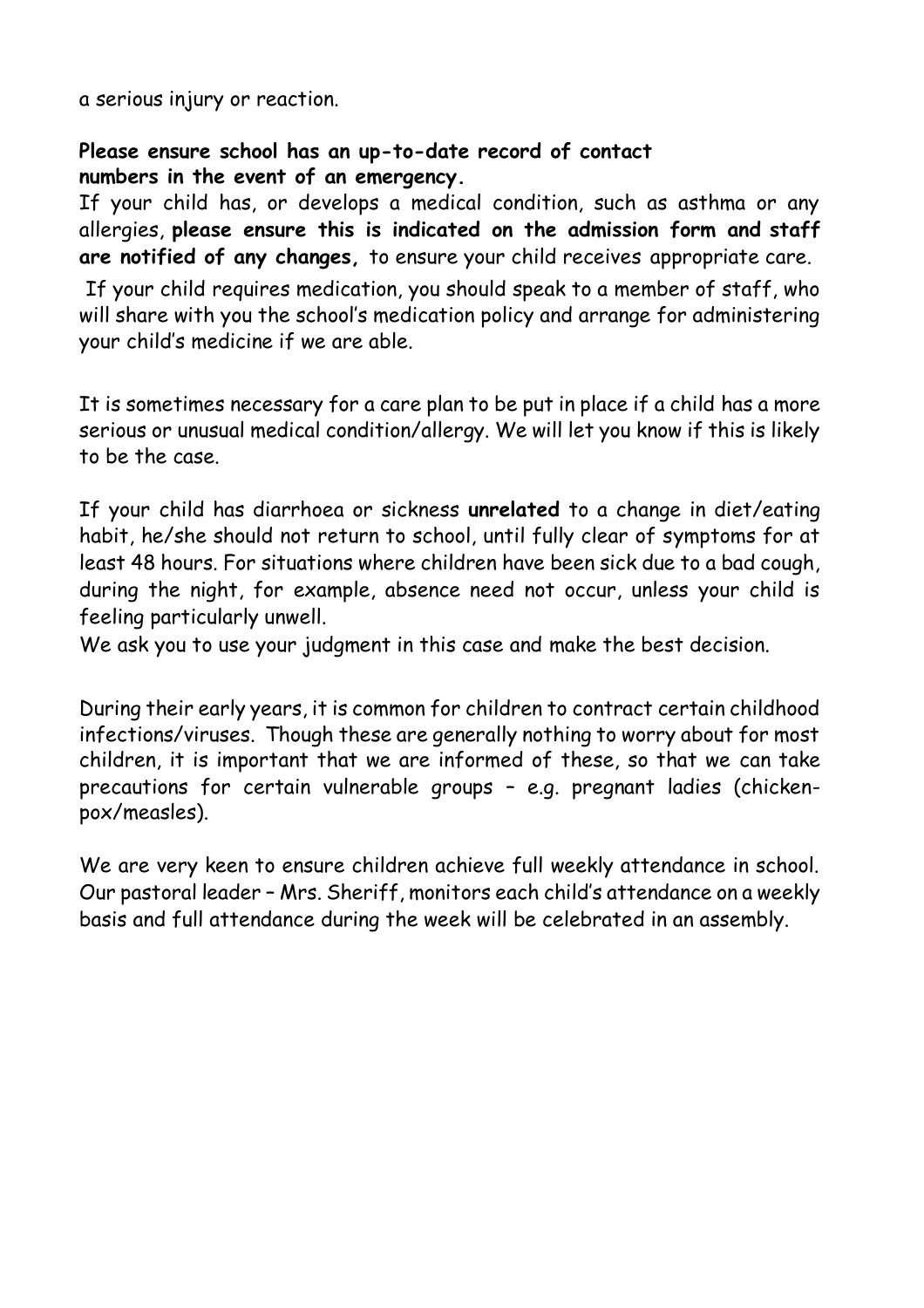Please telephone school if your child will not be attending on a given day. If we do not receive a call, school will telephone parents to find the reason for absence.

We are not legally able to authorise absences for holidays and any continued absences for these reasons could be subject to a fine.

Absences due to illness or special circumstances will only be authorised if school receives a call. Medical appointments should always be accompanied by an appointment card or letter so these absences can be logged as authorised.

If appointments run into the lunchtime period, children should return to school no earlier than the beginning of afternoon registration.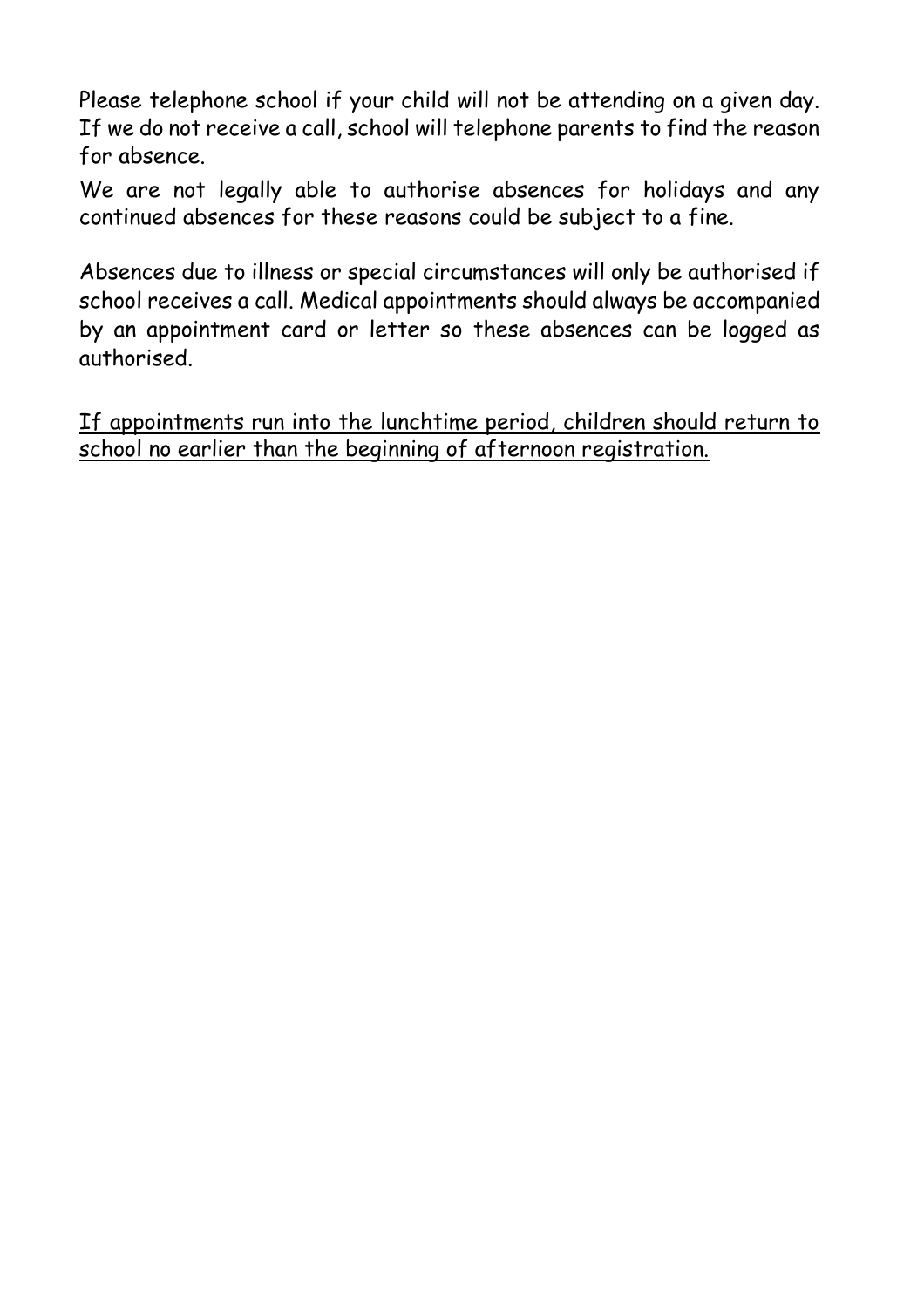## **Wrap-around Care**

## **30 Hours Funded Places.**

We currently offer funded 30hr places for children beginning school in Foundation Stage 1. This is subject to eligibility criteria – further details can be obtained by speaking to our school office staff or can be found at the following web address.

[https://www.gov.uk/government/uploads/system/uploads/attachme](https://www.gov.uk/government/uploads/system/uploads/attachment_data/file/615804/30_hours_free_childcare.pdf) [nt\\_data/file/615804/30\\_hours\\_free\\_childcare.pdf](https://www.gov.uk/government/uploads/system/uploads/attachment_data/file/615804/30_hours_free_childcare.pdf)

## **Extended Day**

For families who do not meet the criteria for 30 hours funding, we are still able to provide extra half-day sessions, Monday to Friday, (12.00-3.00p.m) at a competitive charge. Please enquire, for further details.

## **Breakfast and After School Club**

We provide wrap-around care for 3 to 12 year olds in partnership with POPs. Prices are available on request. Any bookings and communications should be through the club staff on the number below. \*Breakfast Club: 7.30- 8.45a.m \*After School Club: 3.15 – 6.00p.m. Prices available on request Telephone: 07960960331 or 07834991027

\*POPS provision is currently on hold due to the Covid-19 pandemic. We will let you know when the club is likely to re-open, once the government have issued further advice about the wider opening of this type of facility.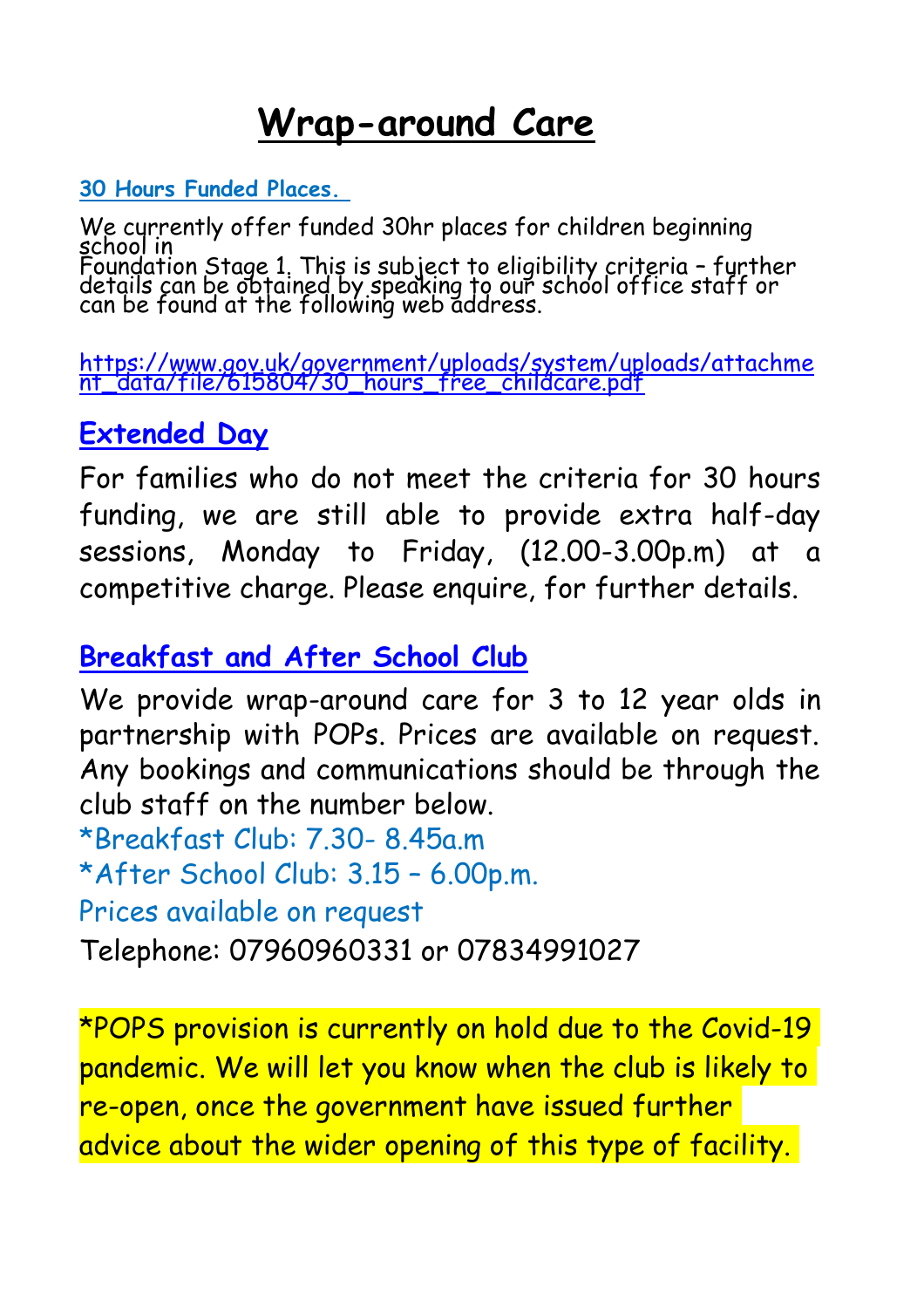# **Additional Information - Foundation 2**

## **Lunchtime**

All children are able to stay at school for their lunch. The school provides hot or cold meals and aims to promote healthy eating. Children from Foundation Stage 2 and up to the end of Year 2 receive universally funded school meals.

*It is important to note that if families are in receipt of benefits, they may be eligible for free school meals. Although this is not a concern for families until children begin Year 3, it does mean that school receives funding for each pupil who has been accepted as free school meals. This funding can be used to pay for class visits and other some other activities. If you think you would be eligible, please complete a free school meals form (available from the school office and website).*

Alternatively, children may bring a healthy packed lunch. Accompanying drinks should be brought in a watertight container/pack. We ask that nuts are avoided in packed lunches.

#### **Physical Education**

In addition to regular access to outdoor provision, Foundation 2 children also receive a session of more structured physical activity. Later in the year, for these sessions, children will be expected to change into a pair of shorts and a t-shirt so that they are comfortable and can practise the skill of dressing and undressing and being responsible for their belongings. It would be very helpful for your child to have regular practise of dressing and undressing themselves, if they do not already, so they quickly become proficient in this skill.

#### **Assessment**

At the end of the school year, all Foundation Stage 2 children are assessed against the 17 early learning goals. We will inform you of the progress towards achieving these, through regular conversation and during parent meetings throughout the year.

We aim to develop strong home-school links from the outset by ensuring a regular flow of up to date information regarding your child's experiences in school and by encouraging parents/carers to share successes in and around the home.

More information regarding the areas of learning and early learning goals will be shared in the first term.